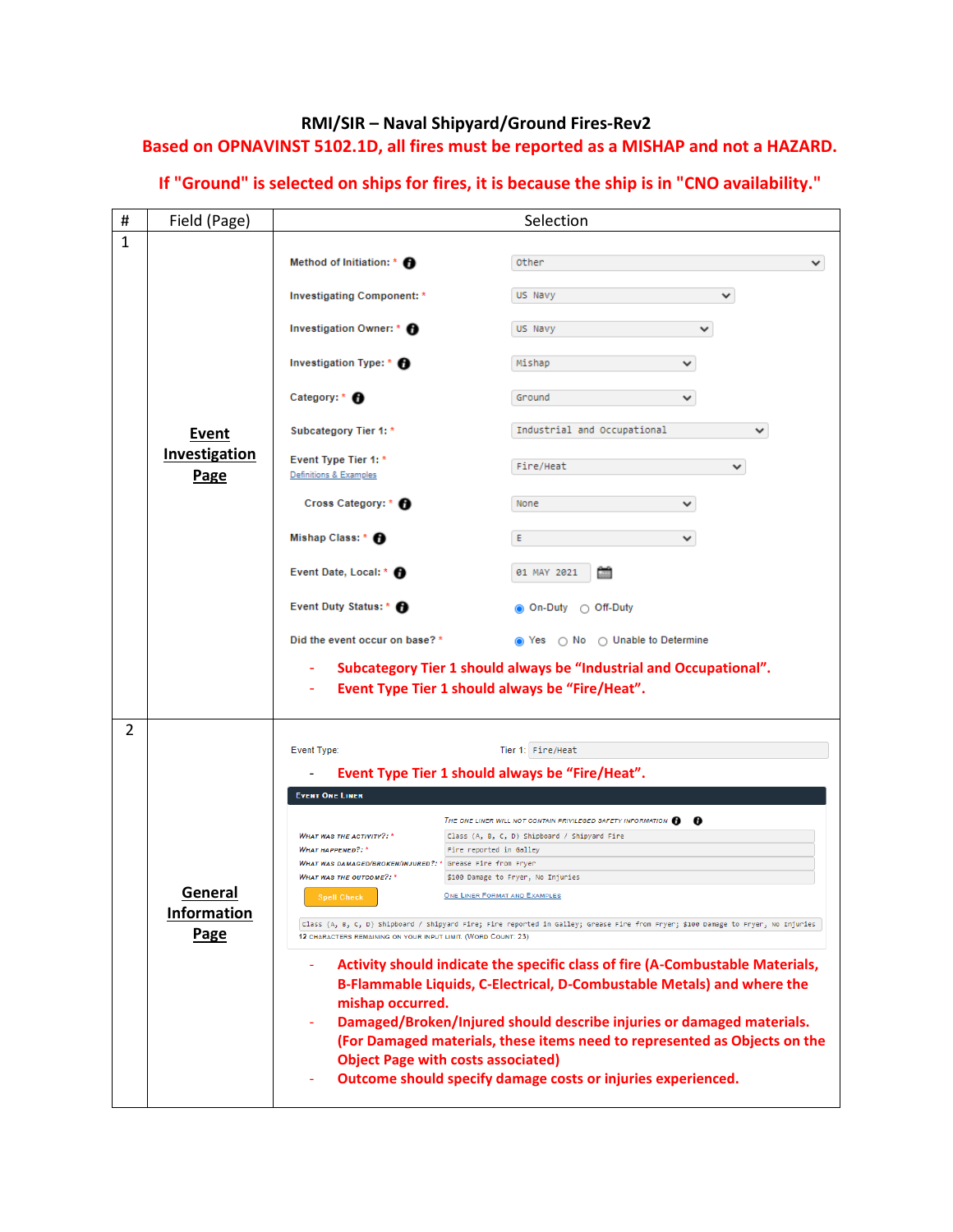| 3 |                      |                                                                                                                    |                                                                                    |                                                    |                                         |                                   |  |
|---|----------------------|--------------------------------------------------------------------------------------------------------------------|------------------------------------------------------------------------------------|----------------------------------------------------|-----------------------------------------|-----------------------------------|--|
|   |                      | <b>General Location Tier 1: *</b>                                                                                  | Industrial Facility, Ship Maintenance                                              |                                                    |                                         |                                   |  |
|   |                      | <b>General Location Tier 2: *</b>                                                                                  | Ship Building/Repair<br>$\checkmark$                                               |                                                    |                                         |                                   |  |
|   |                      | <b>General Location Tier 3: *</b>                                                                                  | Pier<br>$\checkmark$                                                               |                                                    |                                         |                                   |  |
|   |                      | Location Description (optional):                                                                                   |                                                                                    |                                                    |                                         |                                   |  |
|   |                      | Norfolk Naval Shipyard                                                                                             |                                                                                    |                                                    |                                         |                                   |  |
|   |                      |                                                                                                                    |                                                                                    |                                                    |                                         |                                   |  |
|   |                      |                                                                                                                    |                                                                                    |                                                    |                                         |                                   |  |
|   |                      |                                                                                                                    |                                                                                    |                                                    |                                         |                                   |  |
|   |                      | General Location Tier 1: If mishap occurred in a shipyard setting chose<br>"Industrial Facility, Ship Maintenance" |                                                                                    |                                                    |                                         |                                   |  |
|   | <b>Location Page</b> |                                                                                                                    | <b>General Location Tier 2: "Ship Building / Repair".</b>                          |                                                    |                                         |                                   |  |
|   |                      |                                                                                                                    | <b>General Location Tier 3: Location Description should state name of specific</b> |                                                    |                                         |                                   |  |
|   |                      | shipyard.                                                                                                          |                                                                                    |                                                    |                                         |                                   |  |
|   |                      | <b>Base where Event Occurred or</b>                                                                                | Norfolk Naval Shipyard                                                             |                                                    |                                         |                                   |  |
|   |                      | Nearest Base: *<br>Country: *                                                                                      | United States (USA)                                                                |                                                    |                                         |                                   |  |
|   |                      |                                                                                                                    |                                                                                    |                                                    |                                         |                                   |  |
|   |                      | State: *                                                                                                           | Virginia                                                                           | <b>USA Only</b>                                    |                                         |                                   |  |
|   |                      | Area of Responsibility (AOR): *                                                                                    | US Northern Command                                                                | $\scriptstyle\star$                                | <b>View AOR Map</b>                     |                                   |  |
|   |                      |                                                                                                                    | Indicate specific shipyard where maintenance is being conducted on the             |                                                    |                                         |                                   |  |
|   |                      |                                                                                                                    | vessel in the "Base where Event occurred or Nearest Base".                         |                                                    |                                         |                                   |  |
|   |                      |                                                                                                                    |                                                                                    |                                                    |                                         |                                   |  |
| 4 |                      |                                                                                                                    | When listing Objects, the first Object represented should be the vessel            |                                                    |                                         |                                   |  |
|   |                      |                                                                                                                    | itself. This will populate a "Fire / Explosion" Page inside of that Object. This   |                                                    |                                         |                                   |  |
|   |                      |                                                                                                                    | page will need to be completed before submission of the report.                    |                                                    |                                         |                                   |  |
|   |                      |                                                                                                                    |                                                                                    |                                                    |                                         |                                   |  |
|   |                      |                                                                                                                    |                                                                                    |                                                    |                                         |                                   |  |
|   |                      | <b>ACTION</b> <sup>O</sup><br>OBJECT NUMBER OBJECT TYPE (TIERS 1-4)                                                |                                                                                    | <b>OWNING ORGANIZATION</b>                         | <b>DAMAGE DESCRIPTION</b>               | <b>TOTAL OBJECT COST</b>          |  |
|   |                      | 心口<br>1                                                                                                            | Ships (USN/USNS), Multi-Purpose Aircraft Carrier                                   | <b>O NORFOLK NSY</b>                               | Repairable                              | \$33,000                          |  |
|   |                      |                                                                                                                    |                                                                                    |                                                    |                                         | EXPORT TO: $\Box$                 |  |
|   |                      | Object #1: Ships (USN/USNS) Multi-Purpose Aircraft Carrier                                                         |                                                                                    |                                                    |                                         |                                   |  |
|   |                      | <b>EIRE/EXPLOSION INFORMATION</b>                                                                                  |                                                                                    |                                                    |                                         |                                   |  |
|   |                      | What was the point of origin as determined by Fire Investigators?                                                  |                                                                                    |                                                    |                                         |                                   |  |
|   |                      | Tier 1:                                                                                                            | Electrical Switchboards<br>$\checkmark$                                            |                                                    |                                         |                                   |  |
|   |                      | What was the initial                                                                                               | Not elsewhere classified                                                           |                                                    |                                         |                                   |  |
|   |                      | combustible/flammable material? +                                                                                  |                                                                                    |                                                    |                                         |                                   |  |
|   |                      | What was the primary ignition source?                                                                              | Electrical Arc                                                                     |                                                    |                                         |                                   |  |
|   | <b>Objects Page</b>  |                                                                                                                    | After the vessel is entered as an Object, ensure that the specific items that      |                                                    |                                         |                                   |  |
|   |                      |                                                                                                                    | either caused the fire or experienced the fire / damage are listed.                |                                                    |                                         |                                   |  |
|   |                      |                                                                                                                    |                                                                                    |                                                    |                                         |                                   |  |
|   |                      | <b>OBJECT NUMBER OBJECT TYPE (TIERS 1-4)</b><br>ACTION <sup>O</sup><br>心 き<br>1                                    | Furnishings/Appliances, Kitchen Supplies                                           | <b>OWNING ORGANIZATION</b><br><b>O NSY NORFOLK</b> | <b>DAMAGE DESCRIPTION</b><br>Repairable | <b>TOTAL OBJECT COST</b><br>\$100 |  |
|   |                      |                                                                                                                    |                                                                                    |                                                    |                                         | EXPORT TO: $\mathbb{Q}$           |  |
|   |                      |                                                                                                                    |                                                                                    |                                                    |                                         |                                   |  |
|   |                      |                                                                                                                    | If reporting damage, ensure that the costs are added in with the object.           |                                                    |                                         |                                   |  |
|   |                      |                                                                                                                    | Whether the cost is to the tax payer or the contractor, we need to have it as      |                                                    |                                         |                                   |  |
|   |                      |                                                                                                                    | a minimum of Class E mishap with the cost of \$1, if the cost is unknown. If       |                                                    |                                         |                                   |  |
|   |                      |                                                                                                                    | there is cost to the gov't or they know the cost of the mishap then they can       |                                                    |                                         |                                   |  |
|   |                      |                                                                                                                    | put that number into the system but default will always be \$1 unless              |                                                    |                                         |                                   |  |
|   |                      | otherwise known.                                                                                                   |                                                                                    |                                                    |                                         |                                   |  |